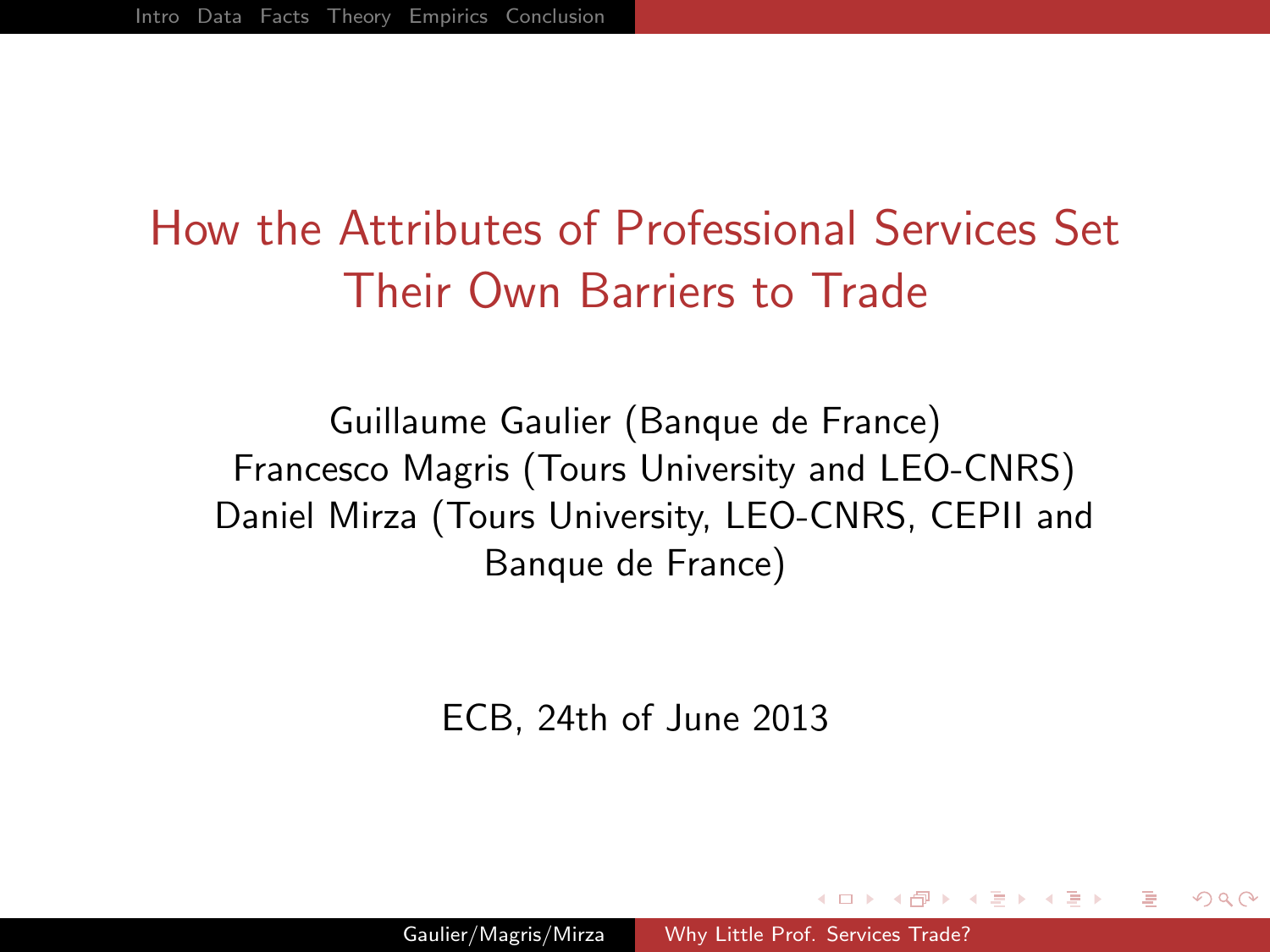## Motivation :

In 2007, Only 10 % of world trade in world BoPs attributed to 'Business services' and ... almost 6% to 'Professional services' (PS in what follows).

Why so little Professional Services trade flows crossing the border ?

#### Apparent paradox :

- $\triangleright$  As in goods, proximity between buyers and consumers not needed
- $\triangleright$  Corollary : No reason a priori to have a higher substitution of exports towards more FDI in the case of professional services than in the case for goods
- $\triangleright$  Similar-magnitude effects of barriers to trade proxies (ex : distance ; language) ( Walsh, 2006 ; Lennon, 2008 ; Nicoletti et al, 2010)
- $\triangleright$  OECD countries should be producing more of these services because of their comparative advantage

#### Then, WHAT produces the HUGE trade [diffe](#page--1-0)[r](#page-0-0)[e](#page--1-0)[n](#page-1-0)[c](#page--1-0)[e](#page-0-0) [?](#page--1-0)

<span id="page-1-0"></span> $QQ$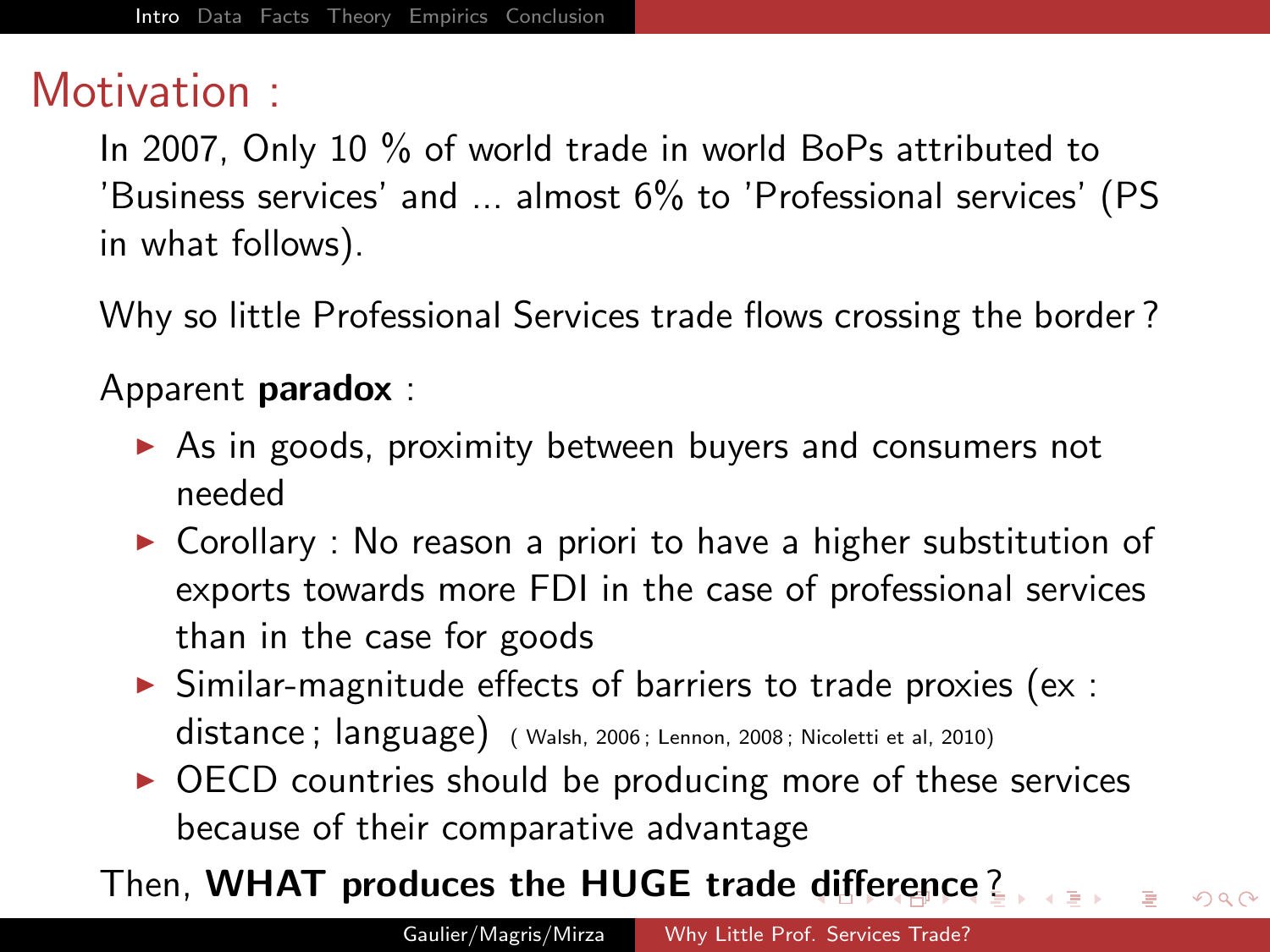## Value added :

THIS PAPER : provides one source of missing Professional services trade

IDEA : Intrinsic characteristics of these services matter

Fact : Prof. services materialize through consulting activities (Law/Management, etc...) and/or blueprints

- $\triangleright$  Offer customized to the client's needs
- $\blacktriangleright$  Demand hardly recurrent over time
- $\triangleright$  (Non standardized+intangible) : makes reputation harder to set overtime and across space

Implication : lower probability of renewals

- $\triangleright$  increases exits and multiply search/matching costs for services firms
- $\triangleright$  reduces expected (long term) gains from trade;
- $\blacktriangleright$  $\blacktriangleright$  $\blacktriangleright$  $\blacktriangleright$  $\blacktriangleright$  $\blacktriangleright$  reduces t[he](#page--1-0) number of firms to enter the [ma](#page--1-0)r[k](#page--1-0)et [a](#page-0-0)t [e](#page-4-0)[a](#page--1-0)[c](#page-0-0)[h](#page--1-0)[d](#page--1-0)[at](#page-0-0)e

<span id="page-2-0"></span> $299$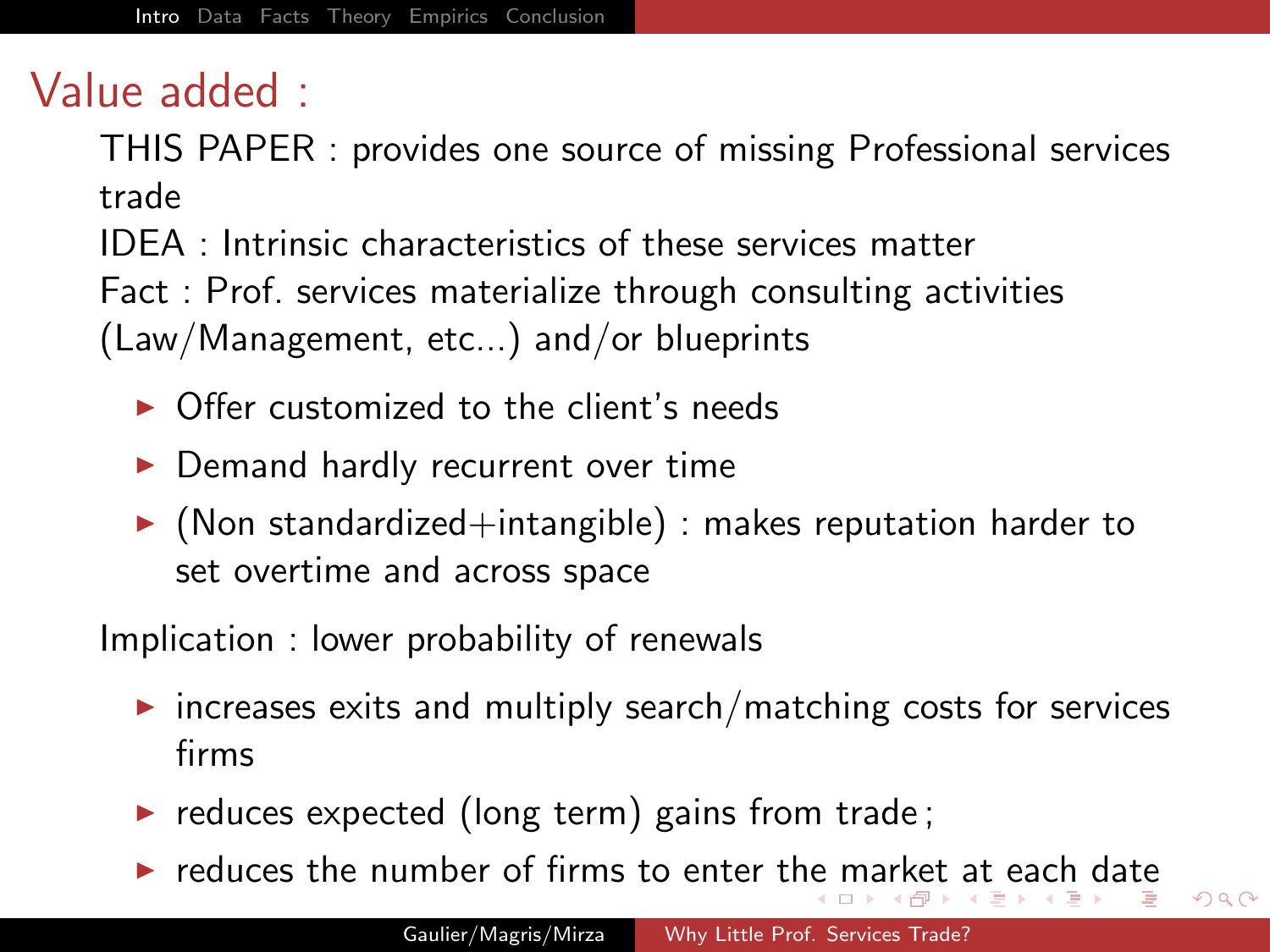#### What we do :

- $\triangleright$  use a dataset that compiles together services' exporters and non exporters  $+$  manufacturing exporters and non-exporters
- $\blacktriangleright$  In particular, a new fact consistent with a new literature (Ariu, 2012) : 'missing' exports of PSF (prof. services firms) due to missing 'number' of firms participation, as compared to manufacturing
- $\triangleright$  set a simple dynamic theory to model the extensive margin for a product from PSF and Manuf. : highlight the role of proba to re-exports
- $\triangleright$  Take it to the test and estimate proba of 1st and second time exports+ estimated gains from trade

母 ト イヨ ト イヨ ト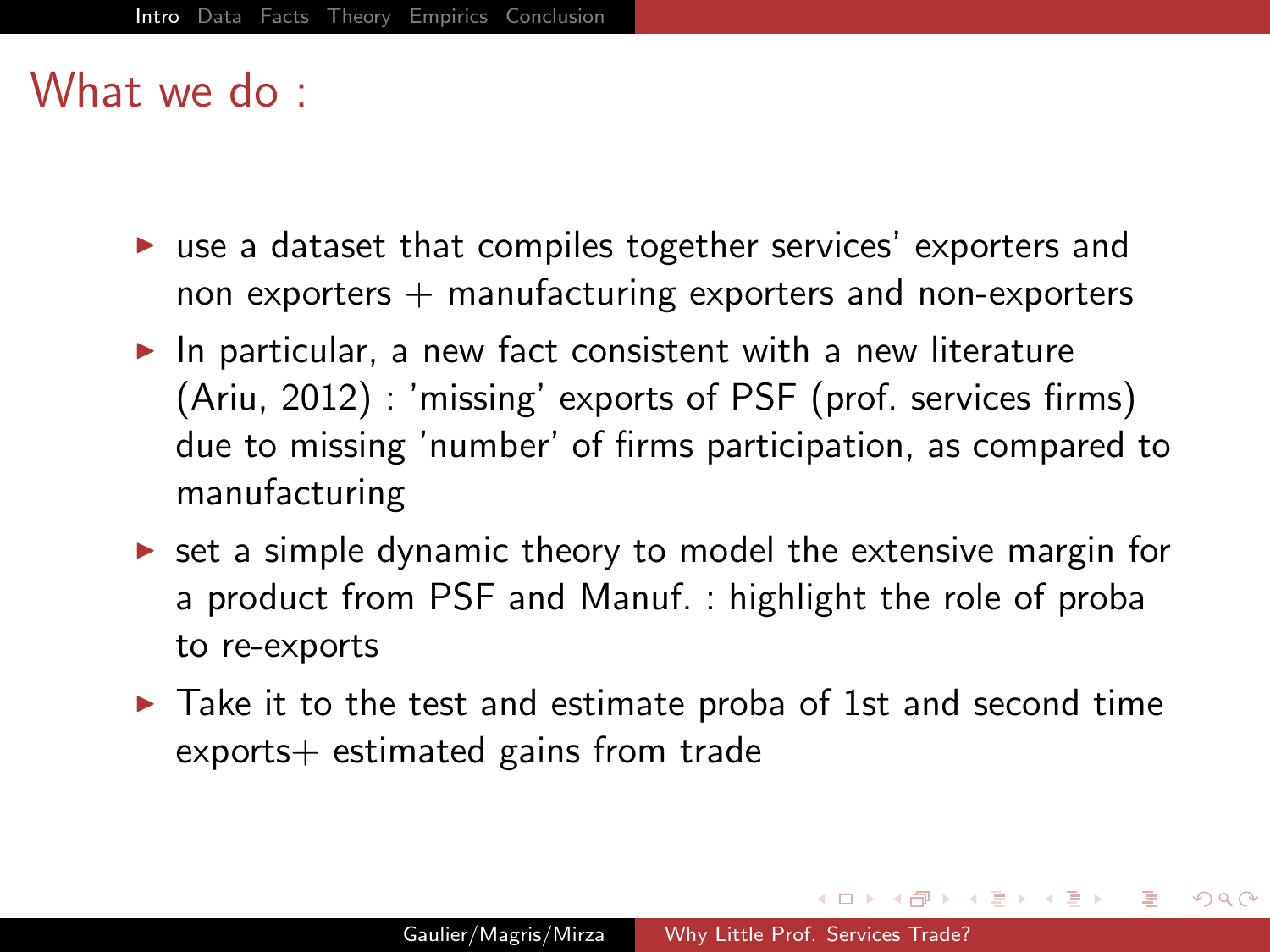## A flavor of econometric findings :

- $\triangleright$  Conditional on firm and destination characteristics, the probability to start export to some market (when already having paid fixed costs), is 10 to 30% smaller for PSF than Manuf. Firms
- $\triangleright$  however, the probability of repeating exports to the same market is on average 5 times lower for PSF
- $\triangleright$  the theory-based procedure to estimate expected gains reveals that trading goods' gains are about 3-4 times higher, on average, than trading from PSFs.
- $\triangleright$  Barriers to trade in services are thus represented here, by the LACK of expected gains in services [not necessarily high fixed costs] !

<span id="page-4-0"></span>伊 ▶ イヨ ▶ イヨ ▶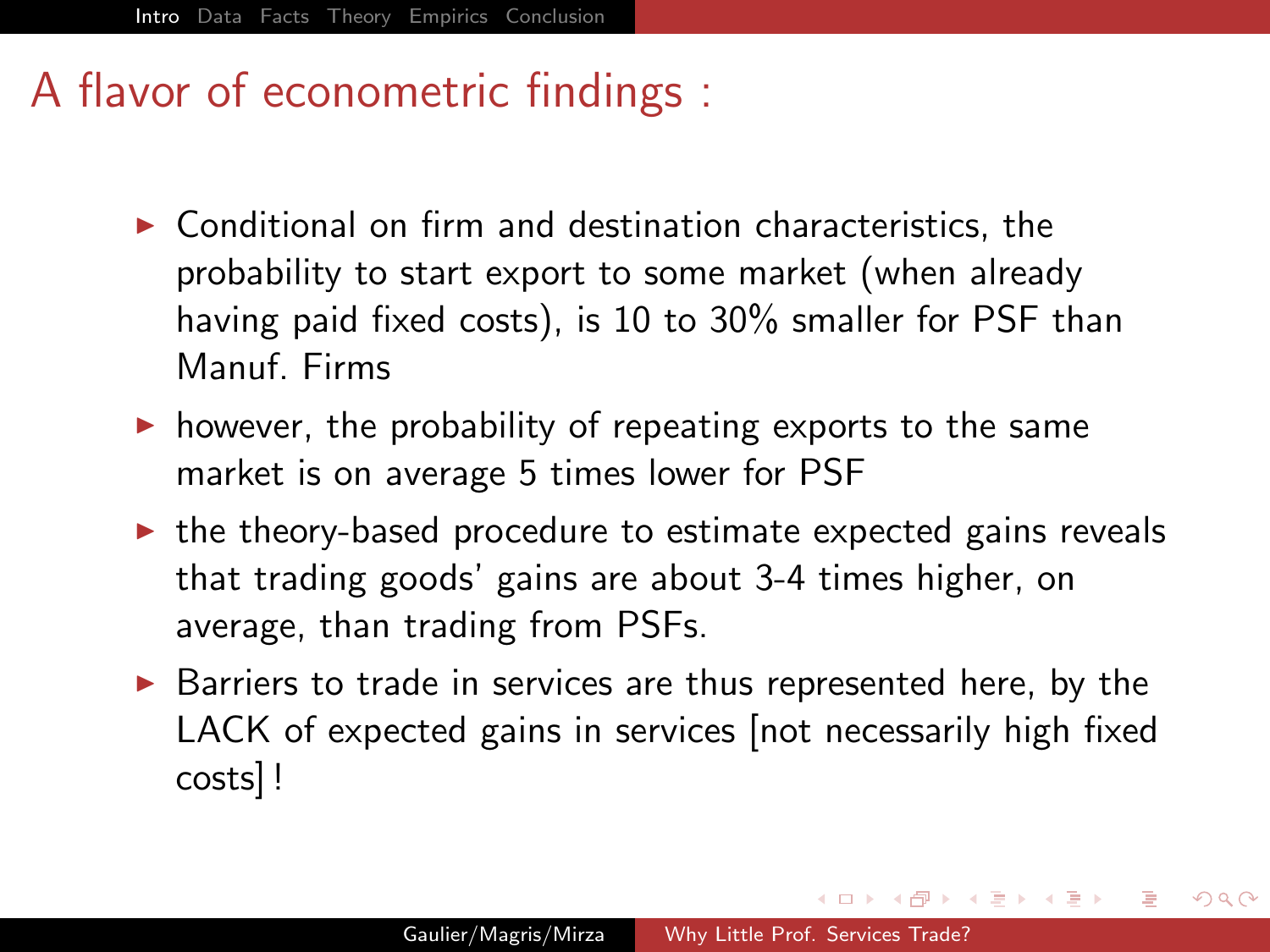### Data

- $\triangleright$  The 'Banque de France' database for services trade (BDF) : Mode I firm level services trade, by destination.
- $\triangleright$  The French Customs database for trade in goods : Firm level trade in goods, by destination
- $\triangleright$  The BRN database from the French Ministry of Finance : Firm level data on account sheets declarations for over 800,000 firms in France (95% of French aggregate value added)

Merging of the databases, period 2000-2006 :

- ▶ Pool together BDF and Customs :
	- $\triangleright$  Firms from Manufacturing and their flows in goods;
	- $\triangleright$  Firms from Prof Services sector and their flows of services (inspired from management literature, (concerns High level of human capital professions : R&D, consultancies, advertisement, legal firms, etc...))
- <span id="page-5-0"></span> $\blacktriangleright$  Merge with BRN :
	- $\triangleright$  include non-exporters in the same sectors
	- In firm characteristics of exporters and n[on](#page--1-0)-[ex](#page-6-0)[p](#page-4-0)[o](#page--1-0)[rt](#page-5-0)[e](#page-6-0)[rs](#page-4-0)  $QQ$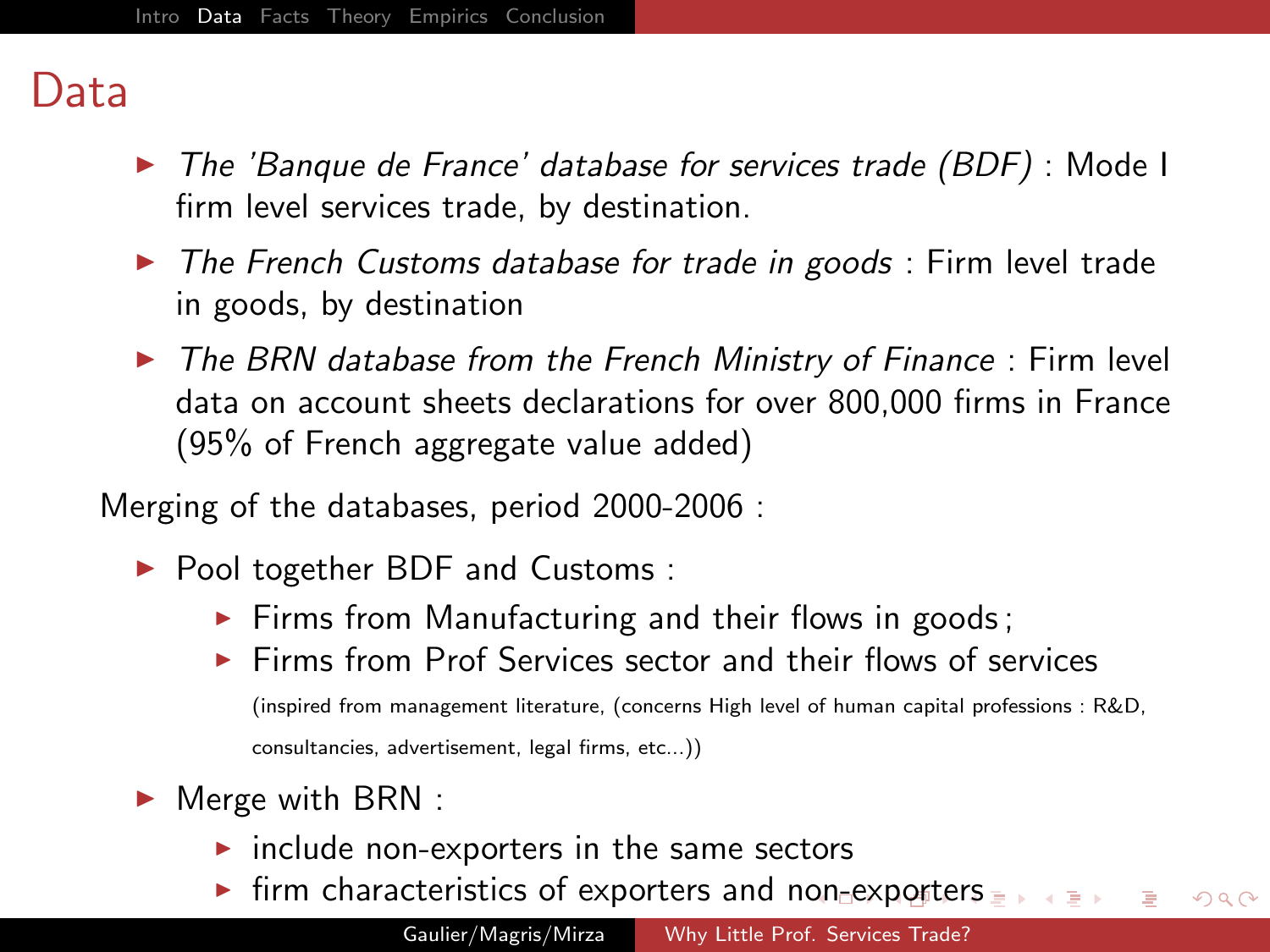[Intro](#page--1-0) [Data](#page--1-0) [Facts](#page-6-0) [Theory](#page--1-0) [Empirics](#page-11-0) [Conclusion](#page--1-0)

# Fact 1 : Export in services 15 times smaller than goods (in value and number of firms) !



Source: BRN, Banque de France and Customs French datasets.<br>Reading: For each sector, the ratio of export values=total value of exports/total turnover

For each sector, the ratio of export numbers=number of exporters/number of producers





Gaulier/Magris/Mirza [Why Little Prof. Services Trade?](#page-0-0)

<span id="page-6-0"></span>イロン イ何ン イヨン イヨン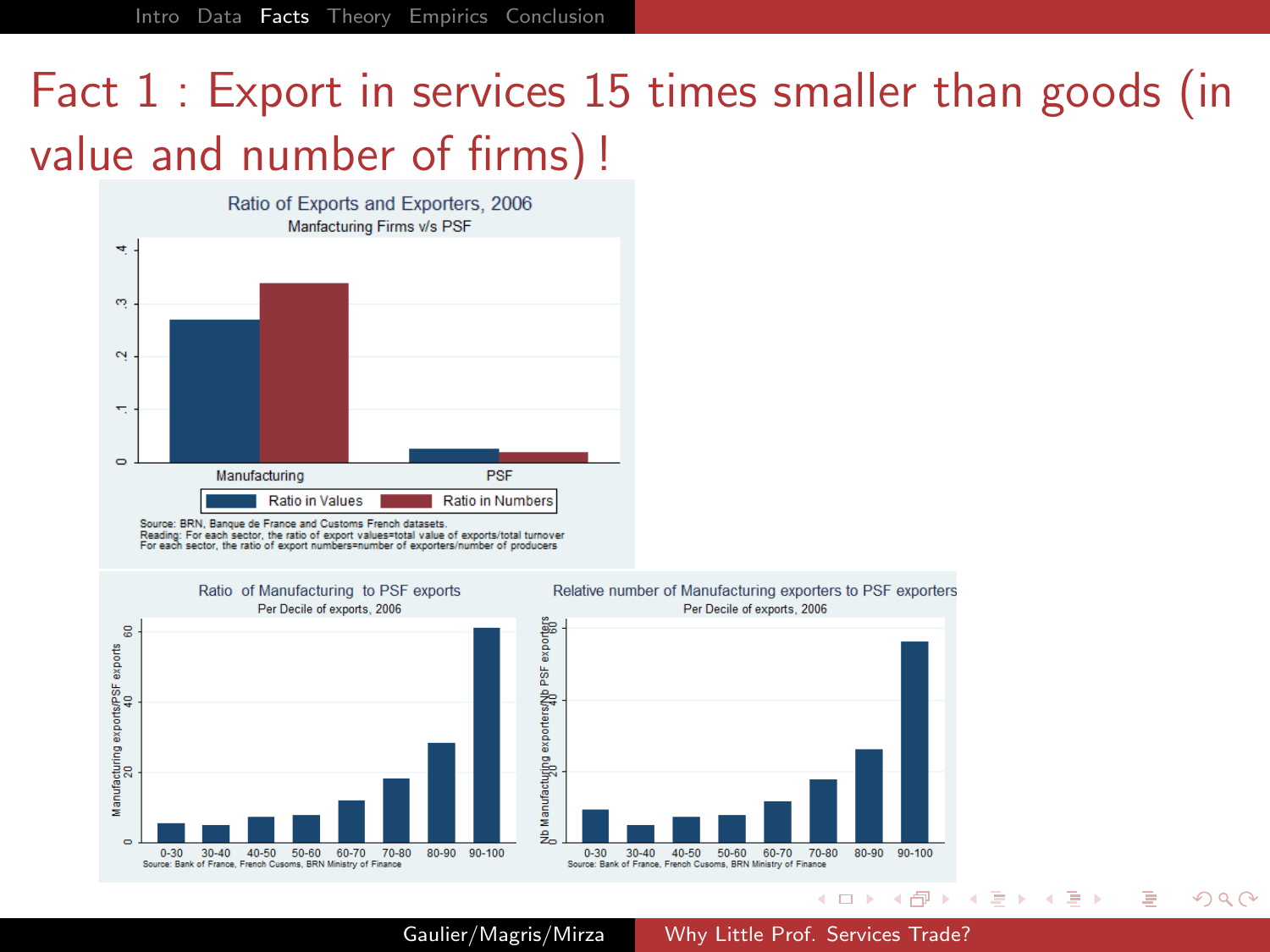Fact 2 : Exporters to non exporters ratios in services and goods

Again a ratio of 1 to 7.5 : 30% of manufacturers are exporters of goods 2% of PSF are exporters of their services

Per destination (on average), a ratio of . . . 16 : 4% goods exporters 0.25% PSF exporters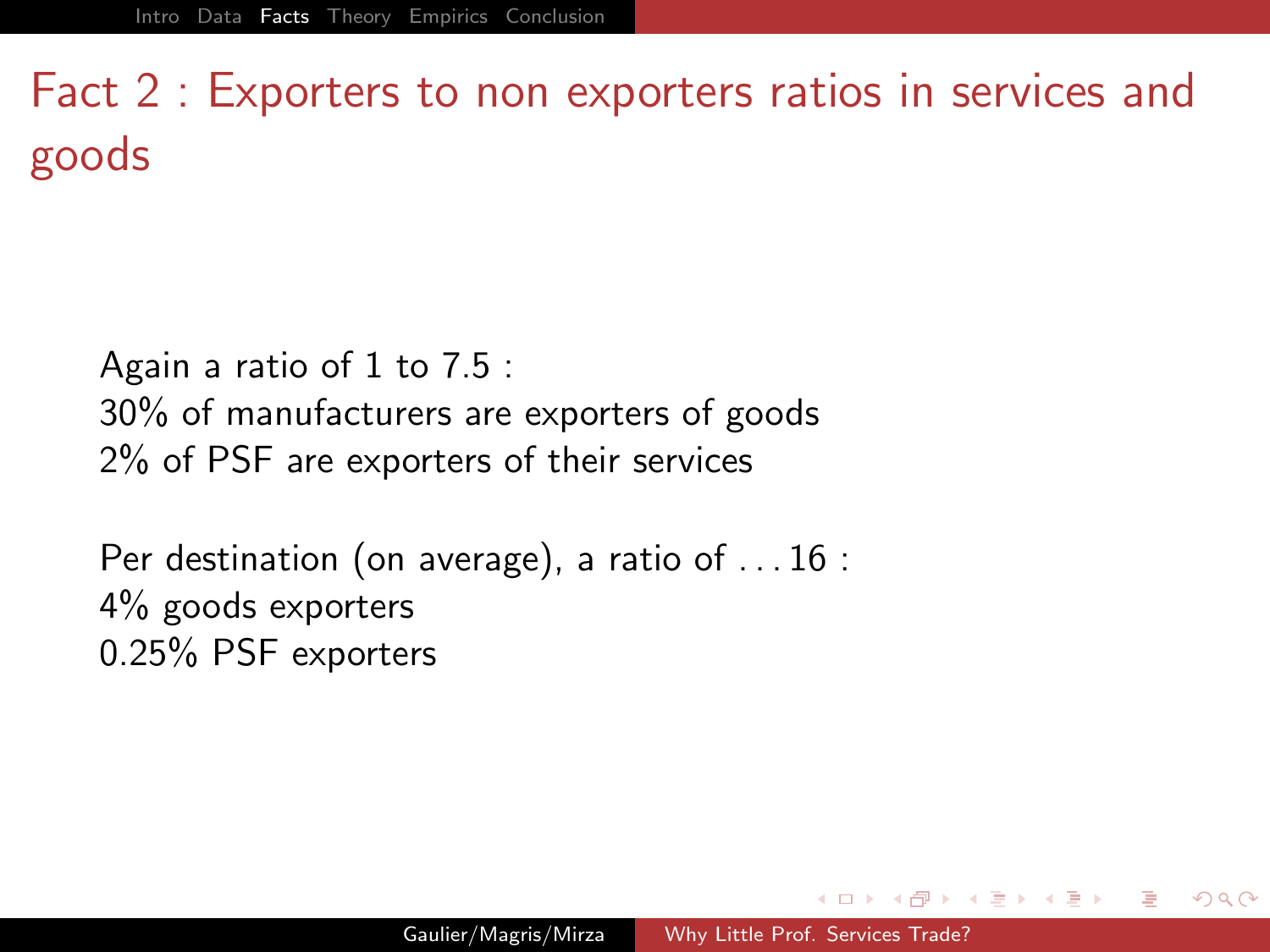## Fact 3 : Prof services are smaller but more productive



イロメ イ押メ イヨメ イヨメー

B

<span id="page-8-0"></span>つくへ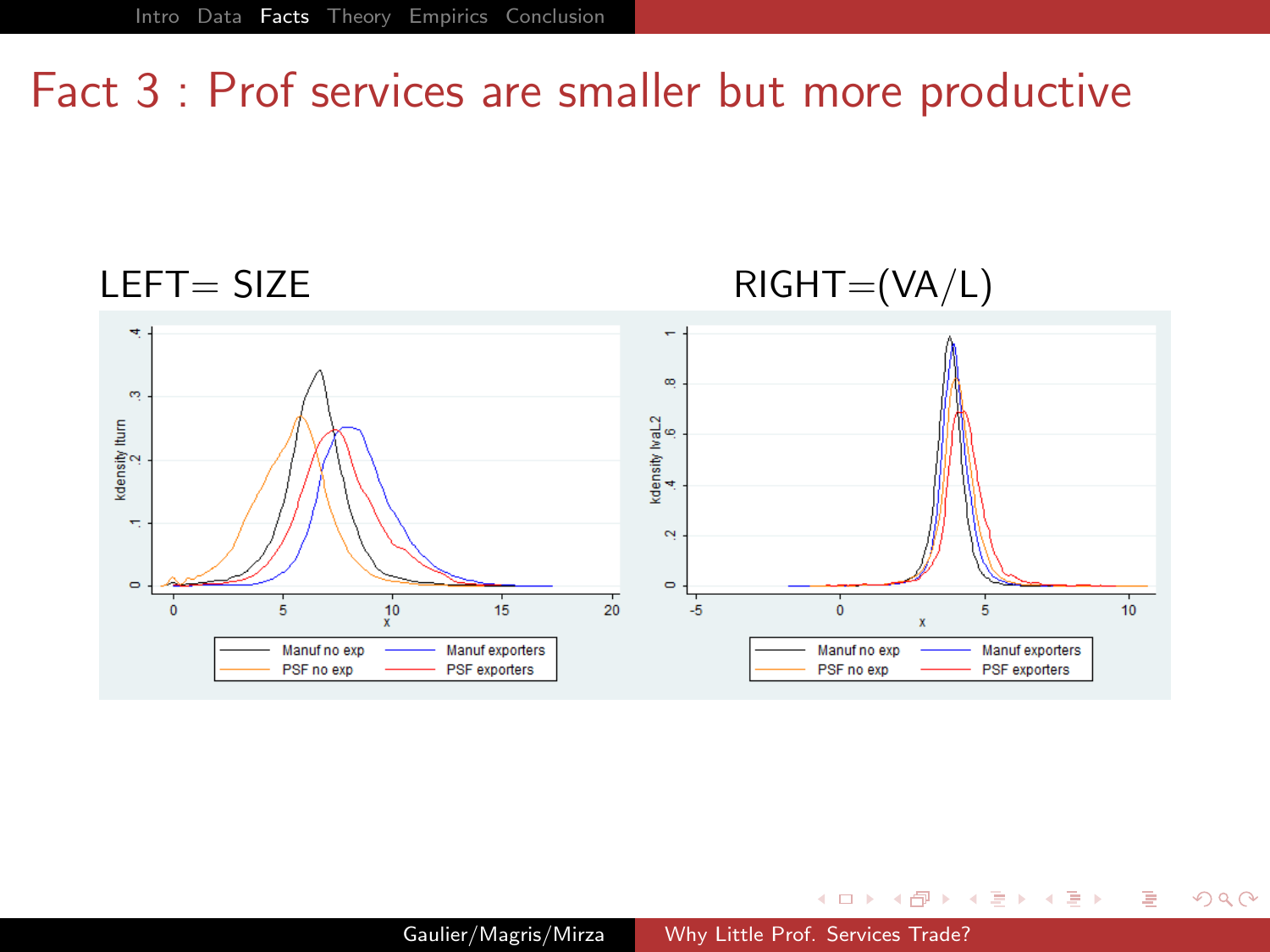## Bit of theory

Consider a very standard dynamic framework taken from Macro theory (see Stockey-Lucas, 1989)

Elegant to represent a firm's (intertemporal) value fonction W

 $p=$ proba of getting 1st contract, q=proba of getting a 2nd one  $V_v$ =(intertemp.) gain linked to contracts in a market, y=current gain.

 $C=$  fixed cost of entry, and  $\delta \in (0,1)$  =discount factor 2 recursive equations :

 $\triangleright$  The value function W (to determine choice of entering)

$$
W = -C + pV_y + \delta(1-p)W \qquad (1)
$$

Enters (pays fixed costs) if expected intertemporal gain higher than  $\mathcal{C}$ 

 $\triangleright$  The intertemporal gain from a contract, if entry

$$
V_{\text{y}} = y + \delta q V_{\text{y}} + \delta \left(1 - q\right) W^{\frac{1}{2}} W^{\frac{1}{2}} + \frac{1}{2} \left(1 - q\right) V^{\frac{1}{2}} + \frac{1}{2} \left(1 - q\right) V^{\frac{1}{2}} + \frac{1}{2} \left(1 - q\right) V^{\frac{1}{2}} + \frac{1}{2} \left(1 - q\right) V^{\frac{1}{2}} + \frac{1}{2} \left(1 - q\right) V^{\frac{1}{2}} + \frac{1}{2} \left(1 - q\right) V^{\frac{1}{2}} + \frac{1}{2} \left(1 - q\right) V^{\frac{1}{2}} + \frac{1}{2} \left(1 - q\right) V^{\frac{1}{2}} + \frac{1}{2} \left(1 - q\right) V^{\frac{1}{2}} + \frac{1}{2} \left(1 - q\right) V^{\frac{1}{2}} + \frac{1}{2} \left(1 - q\right) V^{\frac{1}{2}} + \frac{1}{2} \left(1 - q\right) V^{\frac{1}{2}} + \frac{1}{2} \left(1 - q\right) V^{\frac{1}{2}} + \frac{1}{2} \left(1 - q\right) V^{\frac{1}{2}} + \frac{1}{2} \left(1 - q\right) V^{\frac{1}{2}} + \frac{1}{2} \left(1 - q\right) V^{\frac{1}{2}} + \frac{1}{2} \left(1 - q\right) V^{\frac{1}{2}} + \frac{1}{2} \left(1 - q\right) V^{\frac{1}{2}} + \frac{1}{2} \left(1 - q\right) V^{\frac{1}{2}} + \frac{1}{2} \left(1 - q\right) V^{\frac{1}{2}} + \frac{1}{2} \left(1 - q\right) V^{\frac{1}{2}} + \frac{1}{2} \left(1 - q\right) V^{\frac{1}{2}} + \frac{1}{2} \left(1 - q\right) V^{\frac{1}{2}} + \frac{1}{2} \left(1 - q\right) V^{\frac{1}{2}} + \frac{1}{2} \left(1 - q\right) V^{\frac{1}{2}} + \frac{1}{2} \left(1 - q\right) V^{\frac{1}{2}} + \frac{1}{2} \left(1 - q\right) V^{\frac{1}{2}} + \frac{1}{2
$$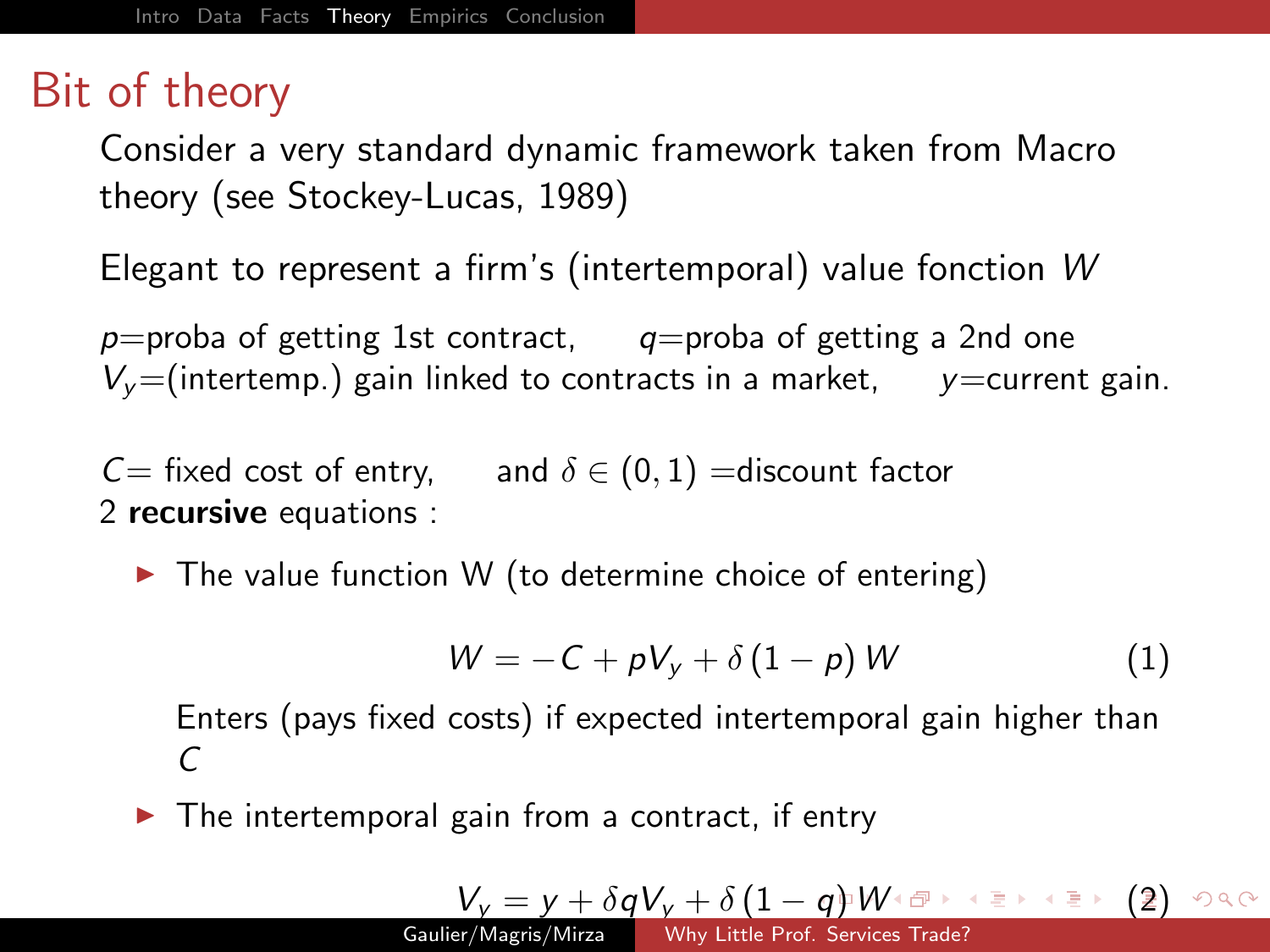## Bit of theory (2)

Resolving [1](#page--1-1) and [2](#page--1-2) one obtains a solution for W and V A risk neutral firm, enters the market (decides to search for a contract) if  $W > 0$ 

A sufficient condition for  $W > 0$  is:

$$
-C + \underbrace{\left(\frac{py}{(1-\delta q)}\right)}_{ExpectedGains} > 0.
$$
 (3)

医单位 医单位

<span id="page-10-0"></span> $\Omega$ 

Decision to enter more likely when :

- riangleright probability p of a successful matching in some market is high
- $\triangleright$  opportunity to perpetuate the contracts in this market, through  $q$  is high
- $\triangleright$  current gain y is high, conditional to matching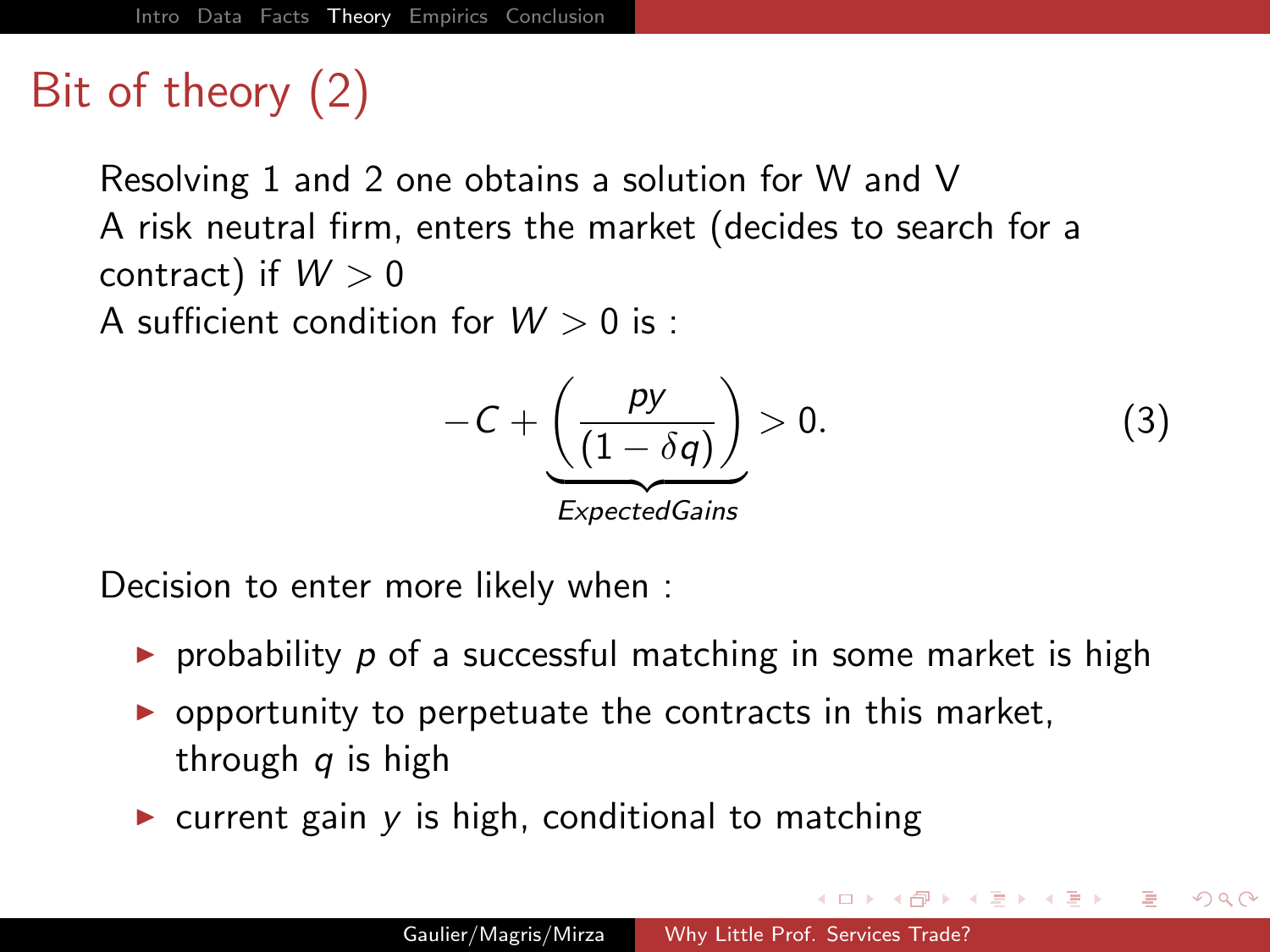## Identifications strategy 1

- Estimate  $p$ , the proba of new exports, for each individual firm, using observables (and compare it across good and services exporters)
- Estimate  $q$ , the proba to renew contract for each individual firm, using observables
- <span id="page-11-0"></span>As expected gains function of  $p$  and  $q$ , estimate these gains for services vs goods traders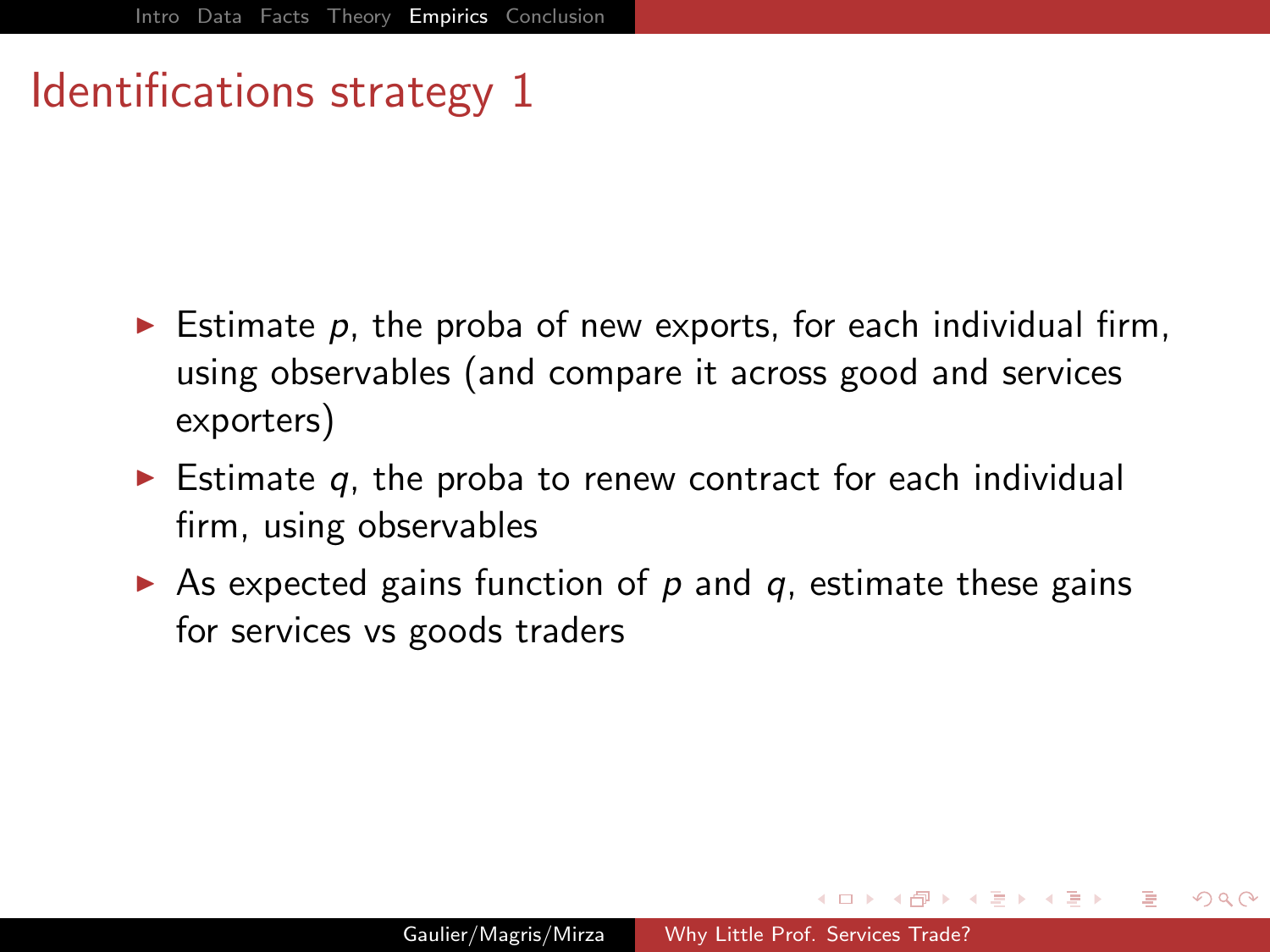### How to define  $p=$ Proba to find a New contract?

Here, one is concerned by the population which is already on the market (already paid the fixed cost), searching for a NEW contract. Let :  $f$  firm index,  $i$  destination index and  $t$  time index Then :

 $D_{N,fit}$  = dummy variable to design a new contract defined as :

$$
D_{N,fit} = 1 \text{ if } (Exp_{fit} > 0 \& NoExp_{f,j,t-1})
$$
  

$$
D_{N,fit} = 0 \text{ if } (NoExp_{fft} \& Exp_{f,else,t} > 0 \text{ or } Exp_{f,else,t-1} > 0)
$$

where  $Exp_{f,else,t} > 0$  describes export to any market other than j at time t. It informs that the firm  $f$  is already on the export market.

Then, 
$$
p_N = P(D_{N,jt} = 1)
$$

 $\mathbf{A} = \mathbf{A} \oplus \mathbf{A} \oplus \mathbf{A} \oplus \mathbf{A}$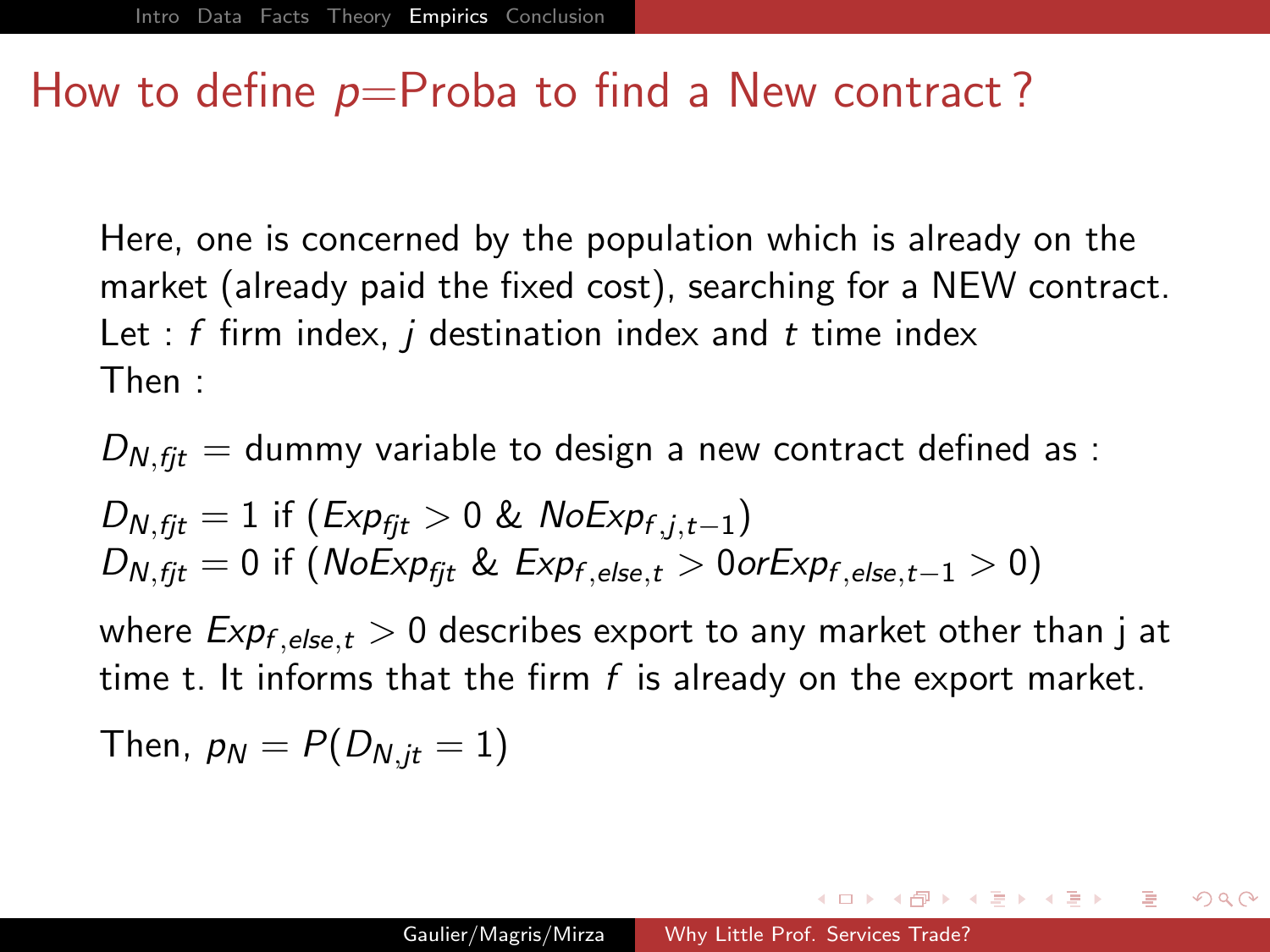### How to represent  $q=$ Proba to Renew contract?

Here, one is concerned by the population which has already signed a contract in  $t - 1$ , searching to renew the contract in t.  $let$ 

 $D_{R,i}$  = dummy variable to design the 2nd time contract in j, defined as :

$$
D_{R,jt} = 1 \text{ if } (Exp_{jt} > 0 \& Exp_{jt-1} > 0)
$$
  

$$
D_{R,jt} = 0 \text{ if } (NoExp_{jt} \text{ But } Exp_{jt-1} > 0)
$$
  
Then,  $q = P(D_{R,jt} = 1)$ 

<span id="page-13-0"></span>医毛囊 医毛囊 医心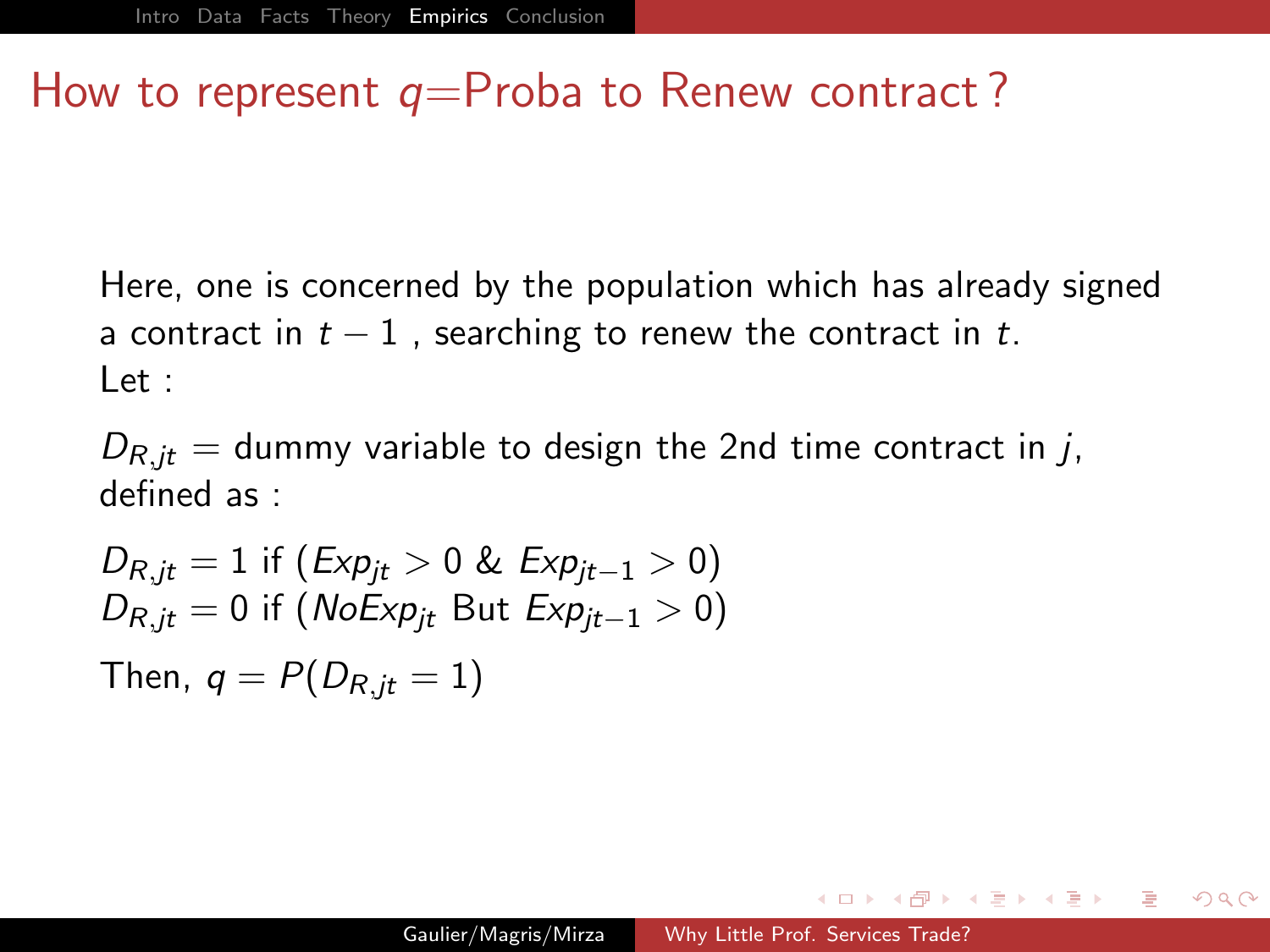## Identifications strategy2

Let :  $Z \in \{N, R\}$ 

1. Run a series of regressions for year 2006 and by  $Type=\{Serv,$ Goods}, at firm-sector-region of origin-cty destination where :

$$
Pr^{T}(D_{Z,ij}=1/x_{i},x_{j})=F(X_{i}.\beta_{1}^{T}+X_{j}.\beta_{2}^{T}+c_{T})
$$

with :  $X_i$  = vector of firm i characteristics (activity variable+Origin Region+sector)

 $X_i$  = vector of country characteristics

Different methods : Panel RE, FE, Mixed, RE Probit, etc...

- $2.$  Estimate  $Pr^\mathcal{T}(D_{Z,jjt}=1/\chi_{_{i},X_{j}})$  in-sample and out of sample (i.e firm that do not export at all)
- 3. Estimate Expected Gains for all firms :  $\frac{py}{(1-\delta q)}$
- 4. show magnitude of differences across g[oo](#page--1-0)d[s](#page-15-0) [a](#page-13-0)[n](#page--1-0)[d](#page-14-0)[se](#page-10-0)[r](#page-11-0)[v](#page-20-0)[ic](#page--1-0)[e](#page-10-0)[s](#page-11-0)

<span id="page-14-0"></span>つくい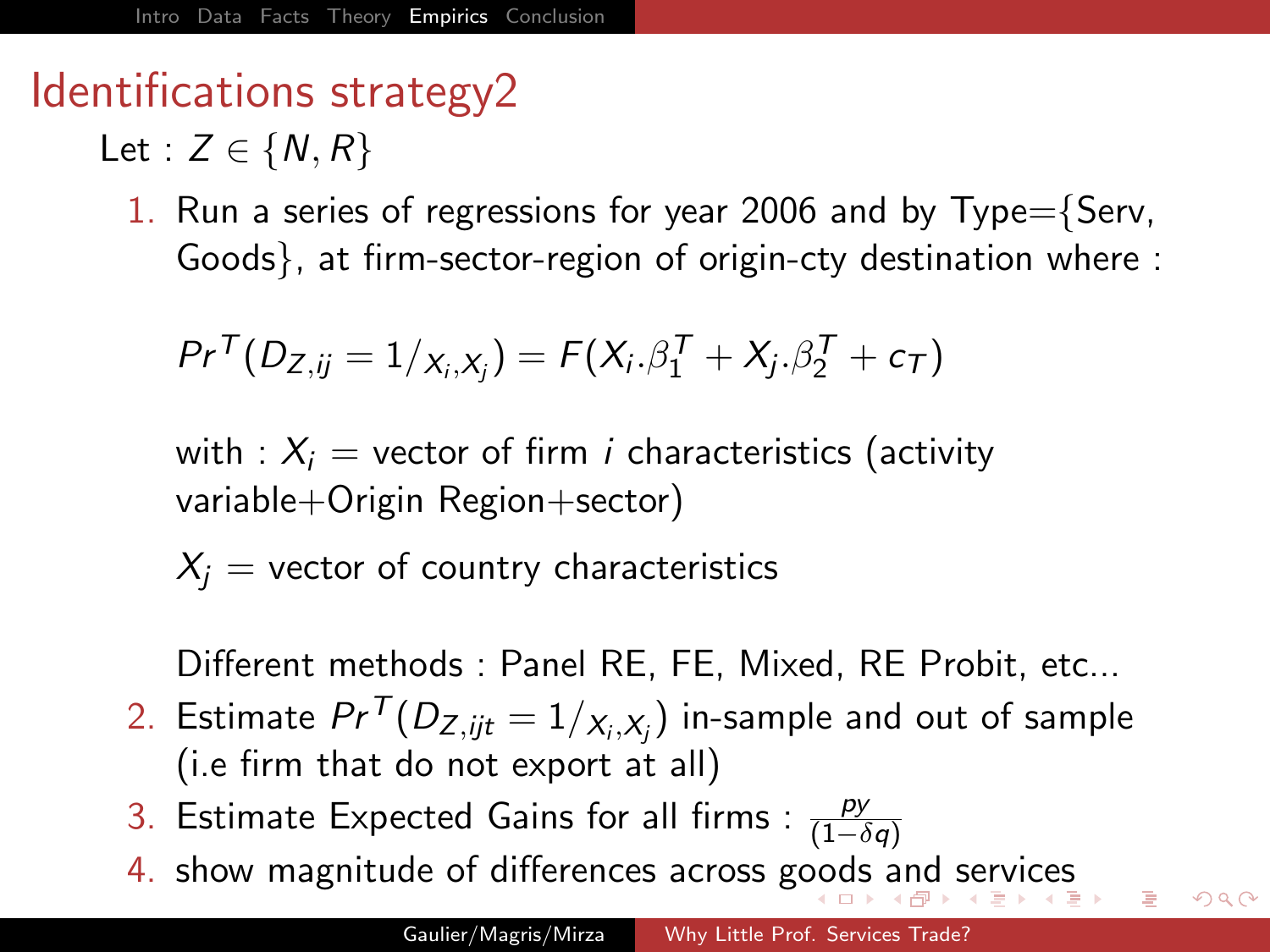## Results : Pr of NEW exports

|                                           | Goods1                    | Services1              | Goods2                    | Services2                 | Goods3                 |
|-------------------------------------------|---------------------------|------------------------|---------------------------|---------------------------|------------------------|
| Log of Employment (t-1)                   | 0.013<br>$(0.001)$ ***    | 0.005<br>$(0.001)$ *** | 0.016<br>$(0.001)$ ***    | 0.006<br>$(0.001)$ ***    | 0.016<br>$(0.001)$ *** |
| Log of VA per employee (t-1)              | 0.014<br>$(0.001)$ ***    | 0.004<br>$(0.001)$ *** | 0.016<br>$(0.001)$ ***    | 0.005<br>$(0.001)$ ***    | 0.016<br>$(0.001)$ *** |
| lpop_d                                    |                           |                        | 0.021<br>$(0.000)$ ***    | 0.020<br>$(0.001)$ ***    |                        |
| lgdpcap_d                                 |                           |                        | 0.017<br>$(0.001)$ ***    | 0.025<br>$(0.001)$ ***    |                        |
| Idist                                     |                           |                        | $-0.011$<br>$(0.001)$ *** | $-0.012$<br>$(0.001)$ *** |                        |
| o.curcol                                  |                           |                        | 0.000<br>(0.000)          | 0.000<br>(0.000)          |                        |
| 1 for regional trade agreement in force   |                           |                        | 0.021<br>$(0.002)$ ***    | 0.012<br>$(0.002)$ ***    |                        |
| 1 for contiguity                          |                           |                        | 0.050<br>$(0.003)$ ***    | 0.048<br>$(0.006)$ ***    |                        |
| 1 for common official of primary language |                           |                        | 0.009<br>$(0.003)$ ***    | 0.010<br>$(0.005)$ **     |                        |
| common legal origin                       |                           |                        | $-0.015$<br>$(0.001)$ *** | $-0.013$<br>$(0.002)$ *** |                        |
| Constant                                  | $-0.015$<br>$(0.003)$ *** | 0.012<br>$(0.004)$ *** | $-0.185$<br>$(0.011)$ *** | $-0.218$<br>$(0.017)$ *** |                        |
| R <sub>2</sub>                            | 0.01                      | 0.00                   | 0.03                      | 0.06                      | 0.04                   |
| N of Observations                         | 193,744                   | 42,806                 | $-177,980$                | 39,686                    | $193,744$ $^{\circ}$   |

<span id="page-15-0"></span> $\mathbf{r}$  ,  $\mathbf{r}$  by  $\mathbf{r}$  is presented by  $\mathbf{r}$  ,  $\mathbf{r}$  is presented by  $\mathbf{r}$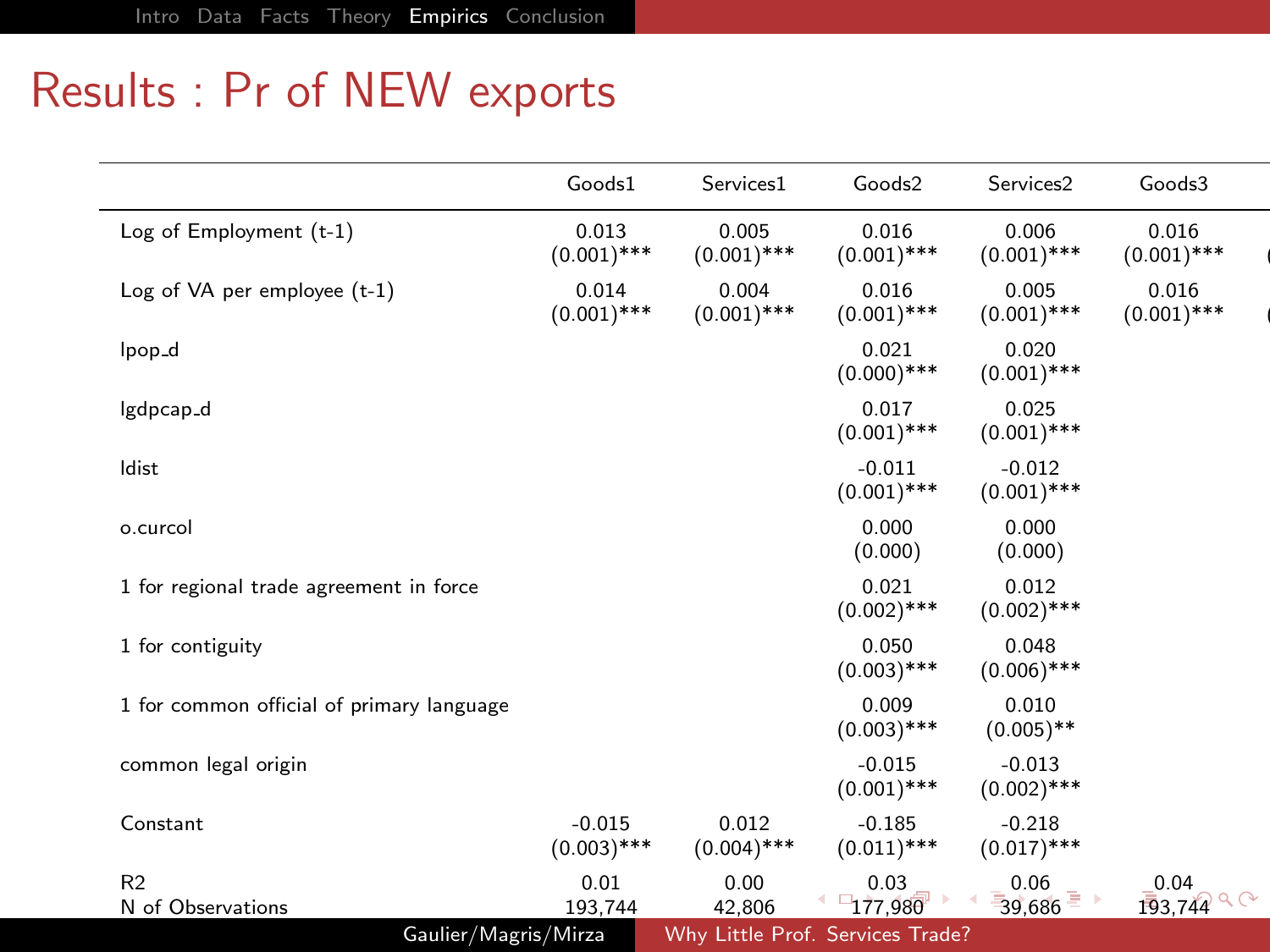## Results : Pr of RECURRENT exports

|                                           | Goods1                 | Services1              | Goods2                    | Services2                 | Goods3                 |
|-------------------------------------------|------------------------|------------------------|---------------------------|---------------------------|------------------------|
| Log of Employment (t-1)                   | 0.051<br>$(0.002)$ *** | 0.064<br>$(0.005)$ *** | 0.061<br>$(0.002)$ ***    | 0.067<br>$(0.005)$ ***    | 0.058<br>$(0.001)$ *** |
| Log of VA per employee (t-1)              | 0.056<br>$(0.004)$ *** | 0.049<br>$(0.008)$ *** | 0.072<br>$(0.004)$ ***    | 0.050<br>$(0.008)$ ***    | 0.069<br>$(0.004)$ *** |
| lpop <sub>-d</sub>                        |                        |                        | 0.103<br>$(0.002)$ ***    | 0.071<br>$(0.008)$ ***    |                        |
| lgdpcap_d                                 |                        |                        | 0.077<br>$(0.003)$ ***    | 0.070<br>$(0.012)$ ***    |                        |
| Idist                                     |                        |                        | $-0.123$<br>$(0.004)$ *** | $-0.080$<br>$(0.011)$ *** |                        |
| o.curcol                                  |                        |                        | 0.000<br>(0.000)          | 0.000<br>(0.000)          |                        |
| 1 for regional trade agreement in force   |                        |                        | 0.079<br>$(0.009)$ ***    | $-0.080$<br>$(0.024)$ *** |                        |
| 1 for contiguity                          |                        |                        | $-0.010$<br>$(0.006)*$    | 0.005<br>(0.024)          |                        |
| 1 for common official of primary language |                        |                        | 0.085<br>$(0.007)$ ***    | 0.097<br>$(0.028)$ ***    |                        |
| common legal origin                       |                        |                        | 0.020<br>$(0.004)$ ***    | $-0.043$<br>$(0.015)$ *** |                        |
| Constant                                  | 0.340<br>$(0.010)$ *** | $-0.026$<br>(0.022)    | 0.004<br>(0.056)          | $-0.340$<br>$(0.204)$ *   |                        |
| R <sub>2</sub>                            | 0.03                   | 0.10                   | 0.16                      | 0.18                      | 0.22                   |
| N of Observations                         | 59,691                 | 3,895                  | $-57,864$                 | 3,824                     | 59,691 <sup>QQ</sup>   |

<span id="page-16-0"></span> $\mathbf{r}$  ,  $\mathbf{r}$  by  $\mathbf{r}$  is presented by  $\mathbf{r}$  ,  $\mathbf{r}$  is presented by  $\mathbf{r}$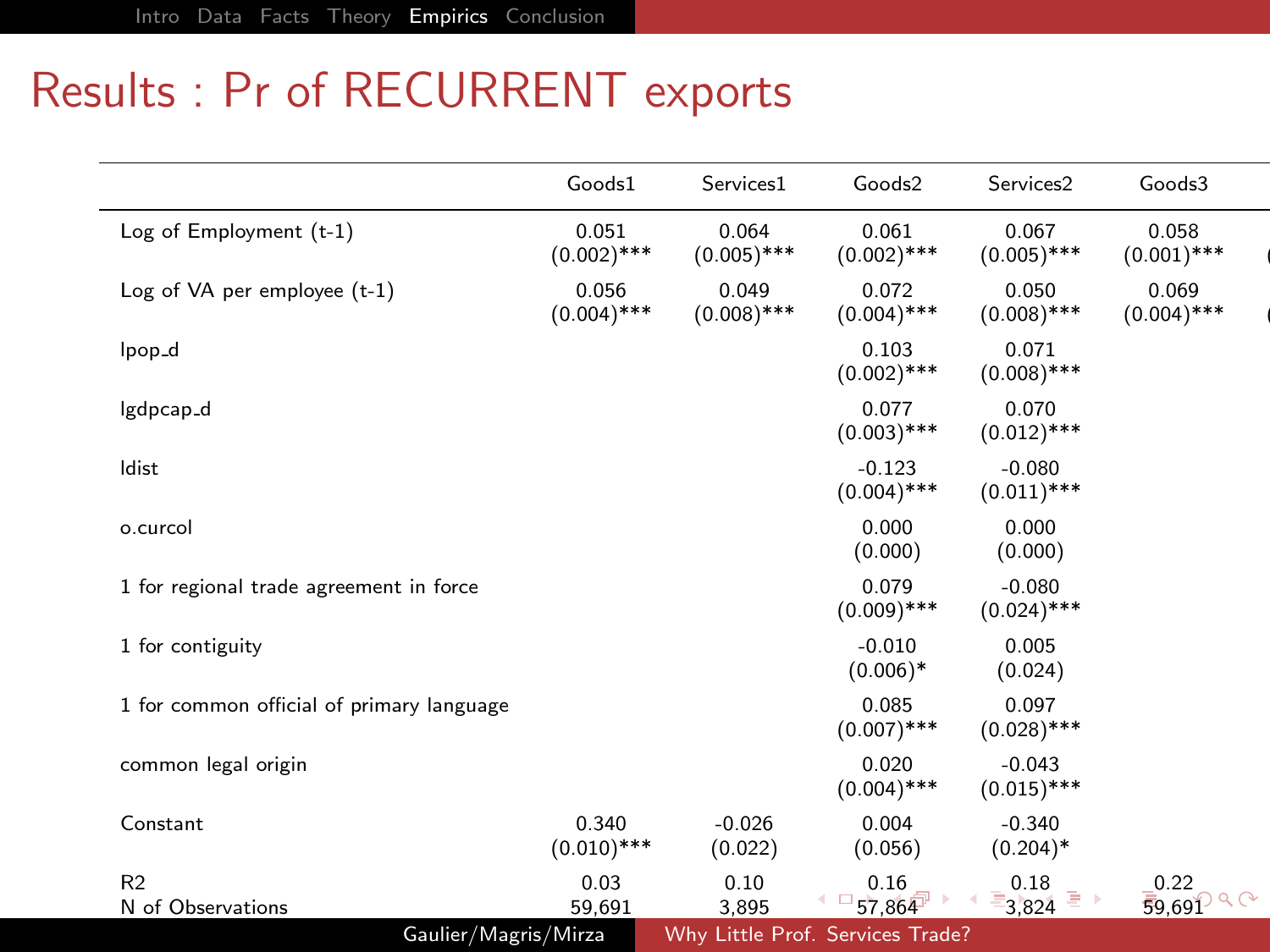## Estimated 1st time proba of exporting

<span id="page-17-0"></span>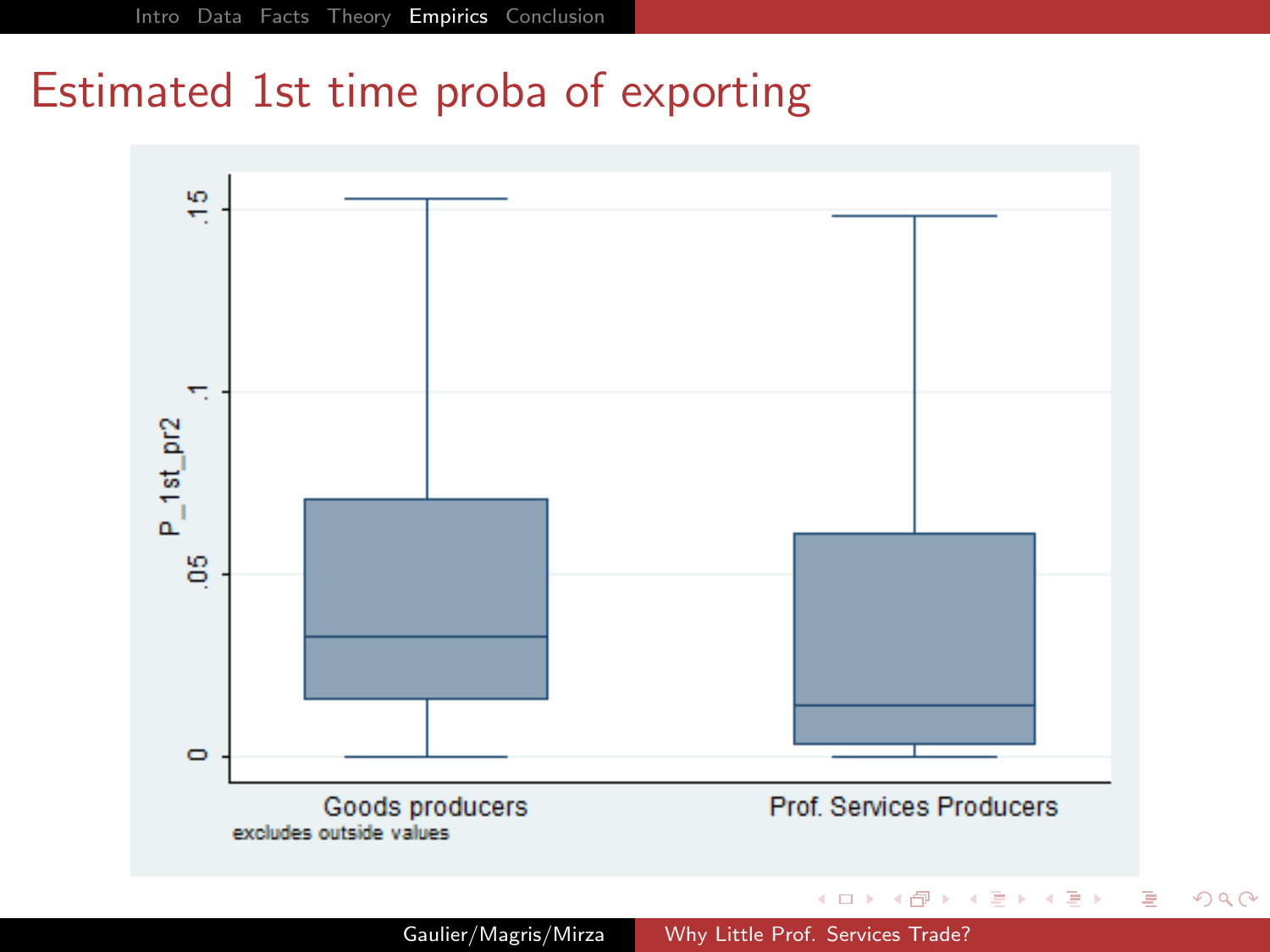### Estimated 2nd time proba of exporting



Gaulier/Magris/Mirza [Why Little Prof. Services Trade?](#page-0-0)

つくへ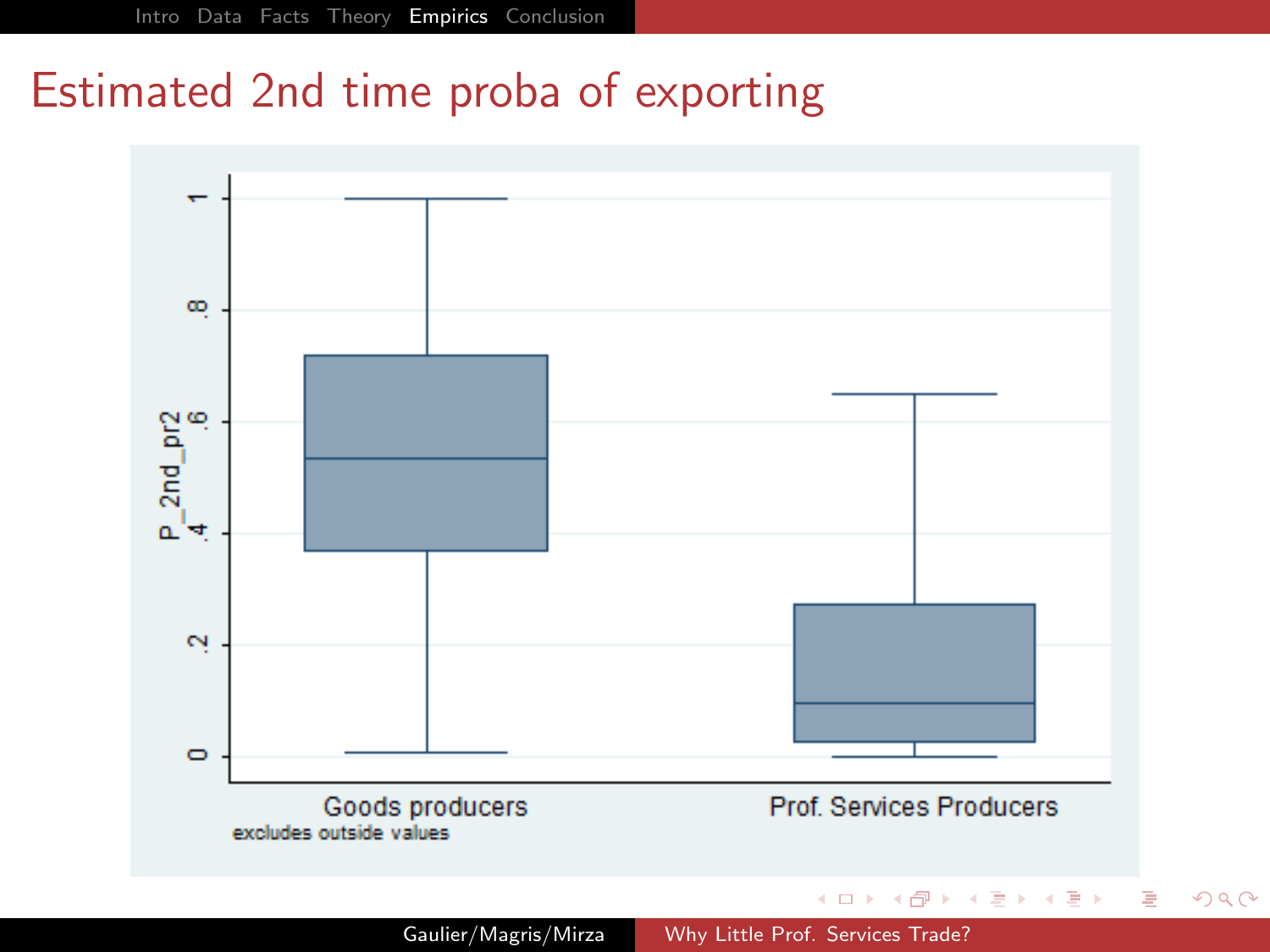Assume :  $y=$ mark-up=1.20 for both types of firms.

One can compare expected gains from exports per euro of production, for PSF and Manufacturing :

| <b>Estimated Gains</b><br>Expected Gains for ACTIVE firms (which paid the fixed costs) |                 |                      |                                                              |     |     |  |  |  |
|----------------------------------------------------------------------------------------|-----------------|----------------------|--------------------------------------------------------------|-----|-----|--|--|--|
| Variable                                                                               | Obs             |                      | Mean Std. Dev.                                               | Min | Max |  |  |  |
| Goods  <br>Services                                                                    | 177980<br>39686 | .0214643<br>.0071041 | 9614635. 0428203 3.64e-06.<br>.0158723   6.73e-07   .5662456 |     |     |  |  |  |

Expected Gains for NON ACTIVE firms (which did not export at ALL)

|  | Variable   Obs Mean Std. Dev. Min                                                                  | Max |
|--|----------------------------------------------------------------------------------------------------|-----|
|  | Goods   2009964 .0151834 .0328762 3.08e-06 1.453621<br>8069344. 0091527 5.15e-07 0069344. Services |     |

化重新 化重新分

 $299$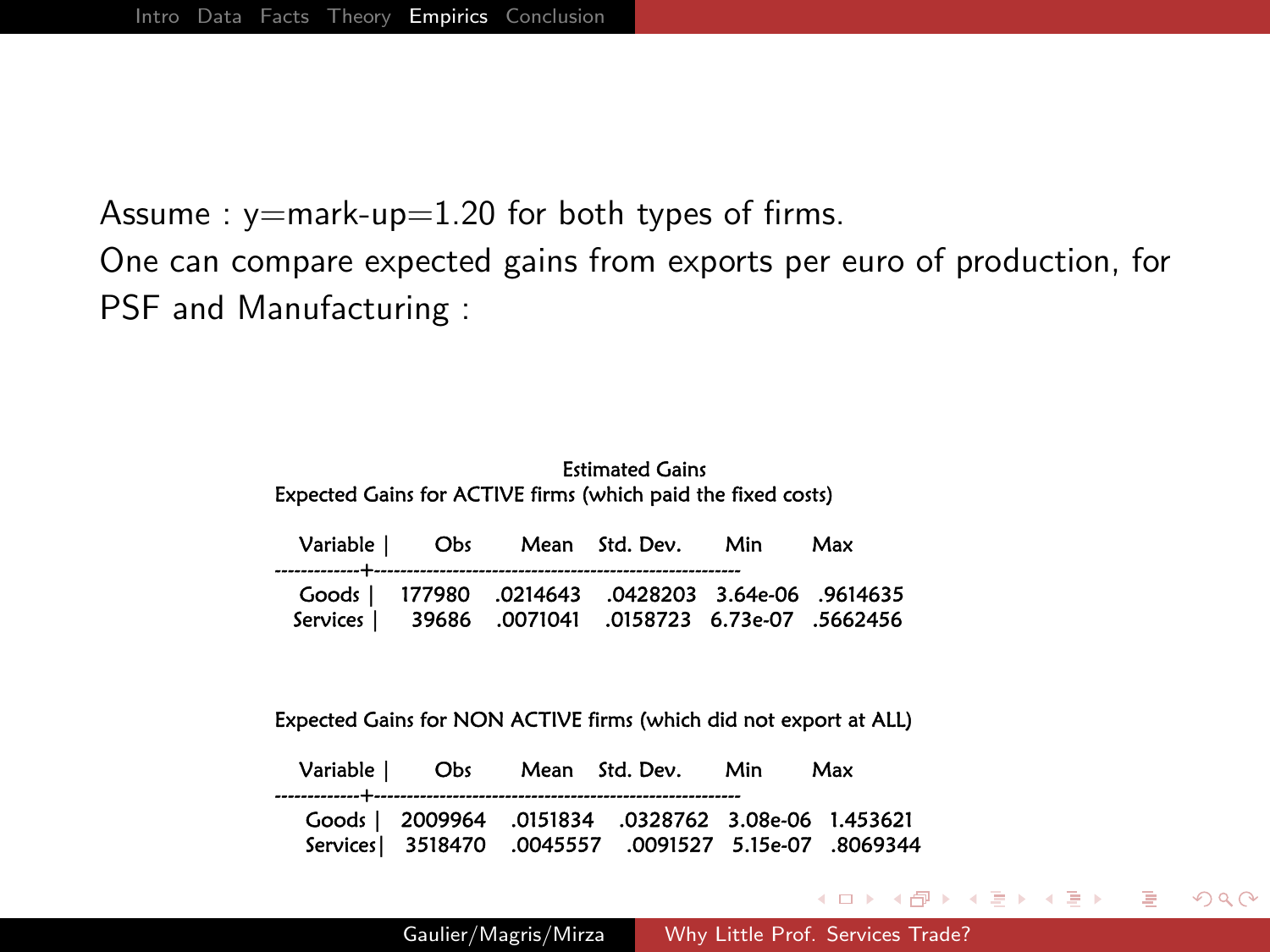Many robstness checks : 1) Exclude firms belonging to MNEs or firms doing FDI in destination countries

2) Look at some Manuf sector where goods are customized (Scientific Prof. goods category) : results are very similar to services

<span id="page-20-0"></span>3) Look at small countries in the dataset (contracts renewals should be smaller) : proba to reexport goes further down for prof services